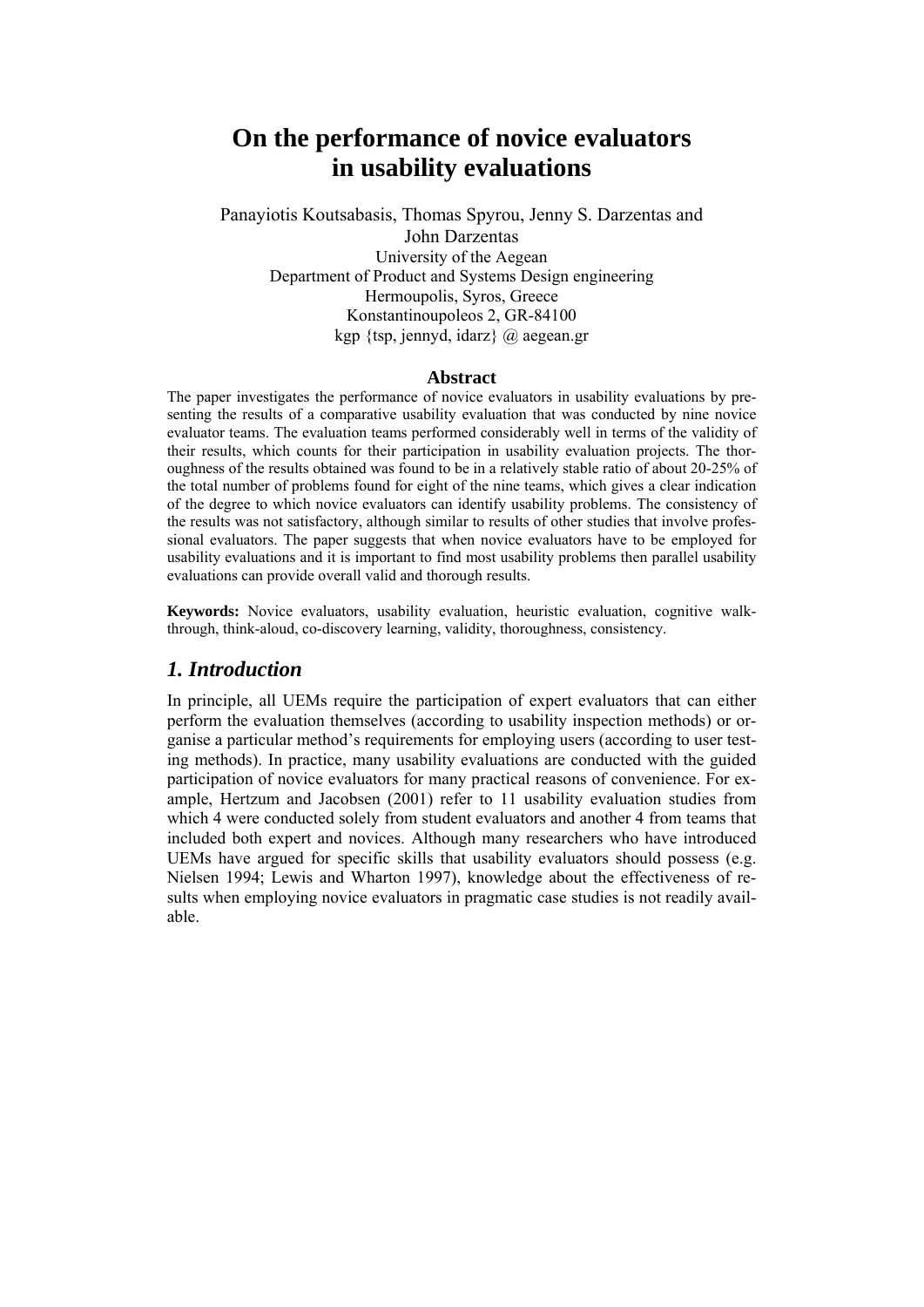The paper investigates the performance of novice evaluators in usability evaluation by presenting the results of a comparative usability evaluation of an academic Web site (same evaluation target for all teams) that was conducted by nine teams of novice evaluators. The UEMs employed to conduct the evaluations were: heuristic evaluation, cognitive walkthroughs, the think-aloud protocol and co-discovery learning. The paper provides a methodical comparison of the results of the usability findings of these parallel usability evaluations regarding:

- Validity (or accuracy), i.e. the ratio of the number of real usability problems with respect to the total number of findings (whether problems or not) of each particular evaluation team
- Thoroughness (or completeness), i.e. the ratio of the number of real usability problems found by each evaluation team with respect to the total number of real usability problems that exist in the target system
- Consistency, i.e. the extent to which multiple applications of a particular usability inspection method produce similar results

The paper is structured as follows: the next section discusses related work mainly in terms of refining the criteria for assessing the results of a comparative usability evaluation; section 3 overviews the method used for the conduct of parallel evaluations and interpretation of results; section 4 presents the results of the comparative study in terms of validity, thoroughness and consistency detected; and finally section 5 presents the conclusions of this work discussing the implications in terms of the setup of usability evaluations with novice evaluator participation.

# *2. Related work*

1

The assessment and comparison of the results of multiple applications of UEMs is a complex task. In the framework of comparing UEMs, Hartson et al (2003) remark that "*researchers find it difficult to reliably compare UEMs because of a lack of standard criteria for comparison; standard definitions, measures, and metrics on which to base the criteria; and stable, standard processes for UEMs evaluation and comparison."* Among the criteria that have been identified for the comparative study of UEMs, the most important for the purposes of this work are those of validity, thoroughness and consistency.

The **validity** of usability evaluation results can be identified (Sears, 1997 and Hartson et al, 2003) as the ratio of the number of 'real' (or relevant) usability problems found divided to the number of total usability findings obtained by the application of the UEM. Thus, high validity results in few 'false alarms' for each evaluation team. Clearly, the 'realness' (or relevance)<sup>1</sup> of usability findings is essentially subjective and needs to be determined in a way that should be explicitly described by any com-

<sup>&</sup>lt;sup>1</sup> Realness and relevance are used interchangeably in related work.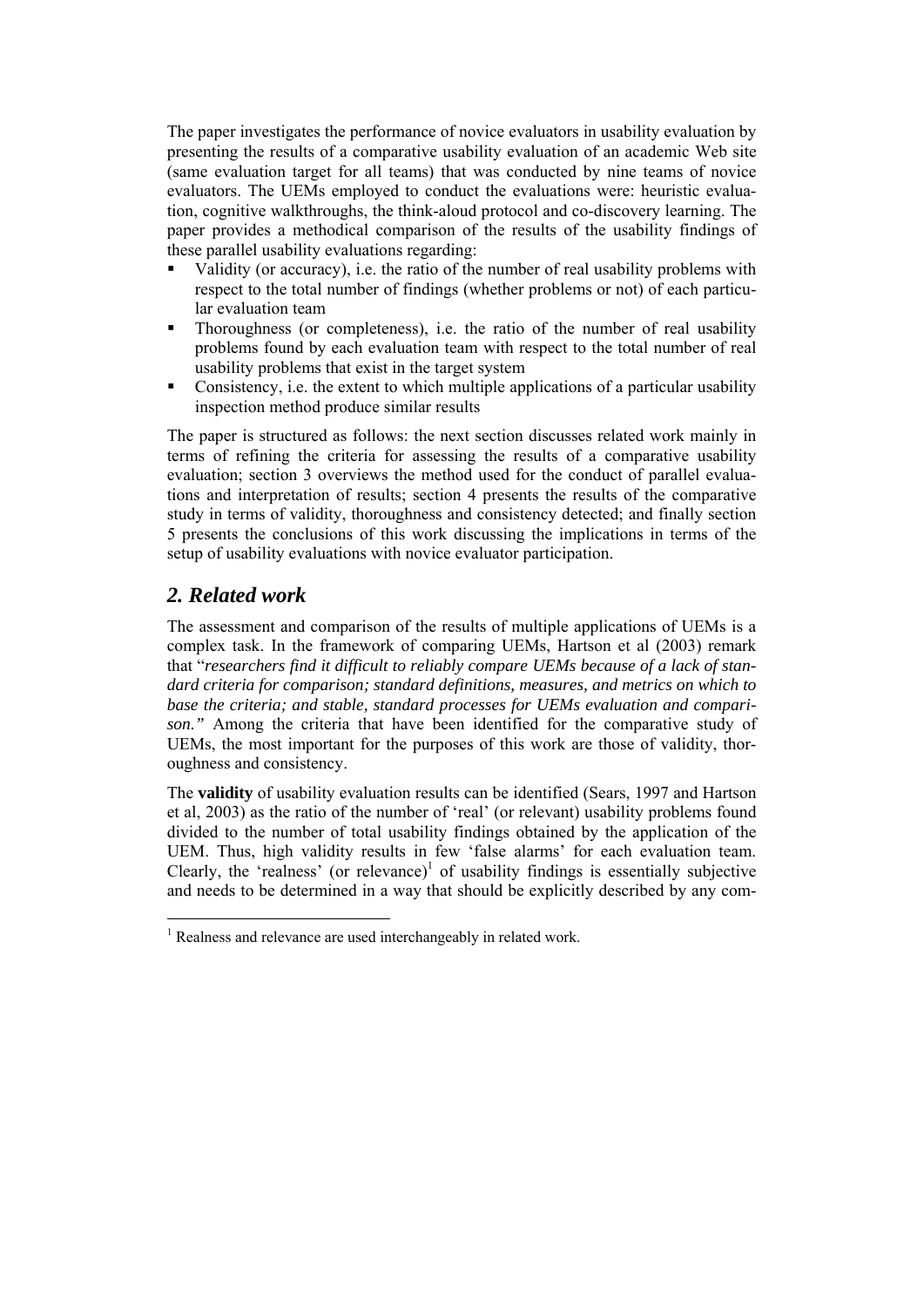parative usability evaluation. According to Hartson (2003) the realness of usability findings can be determined by comparing with a standard usability problem list; or expert review and judgment; or finally by end-user review and judgement. Any approach includes advantages and drawbacks regarding applicability, cost-effectiveness and trustworthiness and in this respect further research includes formalistic approaches to address these concerns like severity ratings (Nielsen, 1993) and combinations of severity and probability of occurrence (Rubin, 1994).

Provided the realness problem is reasonably addressed, the **thoroughness** of an application of a UEM can be defined as the ratio of the number of real usability problems identified by the evaluation team or method with respect to the total number of real usability problems that exist in the system (Sears, 1997, Hartson et al, 2003). The total number of usability problems is considered in comparative evaluation studies as the sum of the unique real usability problems identified by methods used. The thoroughness criterion can provide an overall picture about the effectiveness of the results obtained by the application of the UEM.

The **consistency** of results in comparative usability evaluation studies has not been extensively discussed in the literature, although it has been related to reliability (Hartson et al, 2003) and repeatability (Oorni, 2003). In our work, we use as a working definition of consistency the extent to which multiple usability evaluations (which are conducted by different evaluation teams and using different UEMs) produce 'reasonably similar' results. This working definition is similar with the approach followed by Molich et al (2004) in their comparative usability studies.

# *3. The method*

## *3.1. Evaluation object*

The web site evaluated is that of the Department of Product and Systems Design Engineering<sup>2</sup>, University of the Aegean, which has been operating since September 2000. The web site was designed to address the emerging needs of the new department and has been extended since by the addition of web-based subsystems (both open source and in-house developments) for the support of administrative and teaching tasks.

# *3.2. Participants*

1

The usability evaluations were conducted by MSc students of the department in terms of partial fulfilment of their obligations for the course on interaction design. Interaction design is offered at the first semester of the MSc course. The object of the MSc

<sup>2</sup> http://www.syros.aegean.gr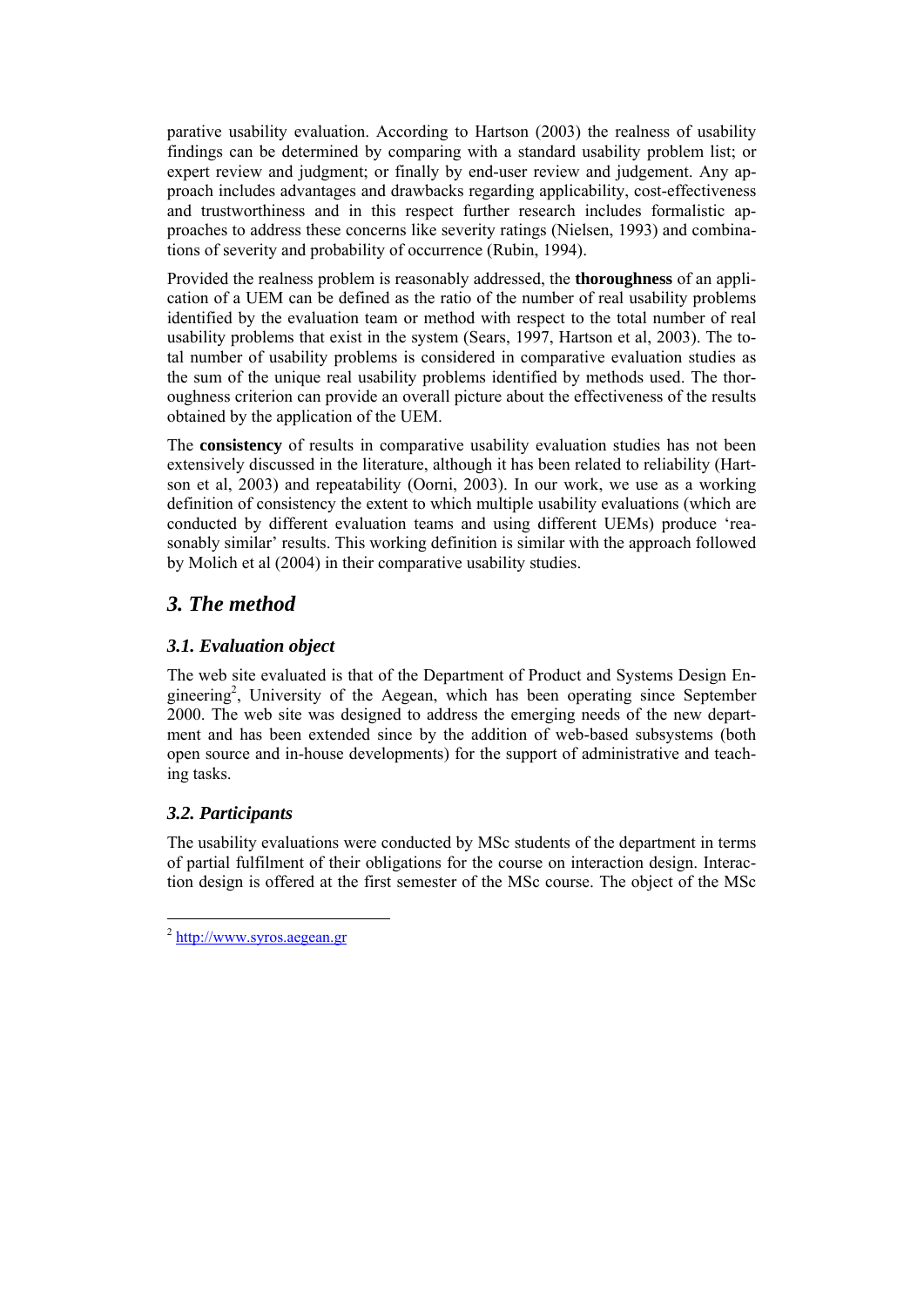course is the holistic design of innovative interactive products and systems for the information society, with the use of new technologies and creative use of knowledge from a wide range of arts and sciences. The interaction design course aims at introducing students to core interaction design issues including creation of awareness on usability and accessibility, application of UEMs and user-centred, contextual methods for the design of interactive systems.

The students of the MSc course have a wide range of backgrounds about design having graduated from departments such as arts, graphic design, industrial engineering, civil engineering, naval engineering and information systems. All students had considerable knowledge about the web site since that they had used it before the usability evaluation exercise. According to Nielsen (1992) who reports in the context of heuristic evaluation: "*usability specialists are better than non-specialists at performing heuristic evaluation, and 'double experts'* with specific expertise in the kind of interface being evaluated perform even better". Thus the lack of previous experience of selected subjects on usability evaluations was partly compensated by their good knowledge of the target system.

#### *3.3. Usability evaluation methods used*

Students were split into three-person teams on the basis of their own preferences to maximise the result of their effort. The teams selected from the following four UEMs:

- Heuristic evaluation: described by Nielsen (1993) as the process of having a small set of expert evaluators examining the interface on the basis of recognised usability principles (the ten heuristics suggested by Nielsen were employed);
- Cognitive walkthroughs: described by Polson et al (1992) as the evaluators' attempt to identify those actions that would be difficult to choose or execute for the average member of the proposed user population.
- The think-aloud protocol: described by Van Someren et al (1994) as "*thinking aloud while solving a problem and analysing the resulting verbal protocols."*
- Co-discovery learning is described by (Miyake, 1986) as the process of having a pair of individuals (users) discuss a topic and work collaboratively on a solution.

For the first two inspection methods, each member of the team first worked alone by walking through the target system in order to fulfill the given tasks and then the team gathered to interpret and organize the presentation of their results. In a similar vein, the teams that carried out the user testing methods started by recruiting users and the preparation of recording material and then carried out the usability evaluation atomically at first and then interpreting and aggregating the results. The user testing teams had the option (for didactic purposes) to enrich the application of the user testing methods with recording equipment and questionnaires. This degree of freedom was allowed for didactic purposes. The methods selected along with their basic features are outlined in (Table 1).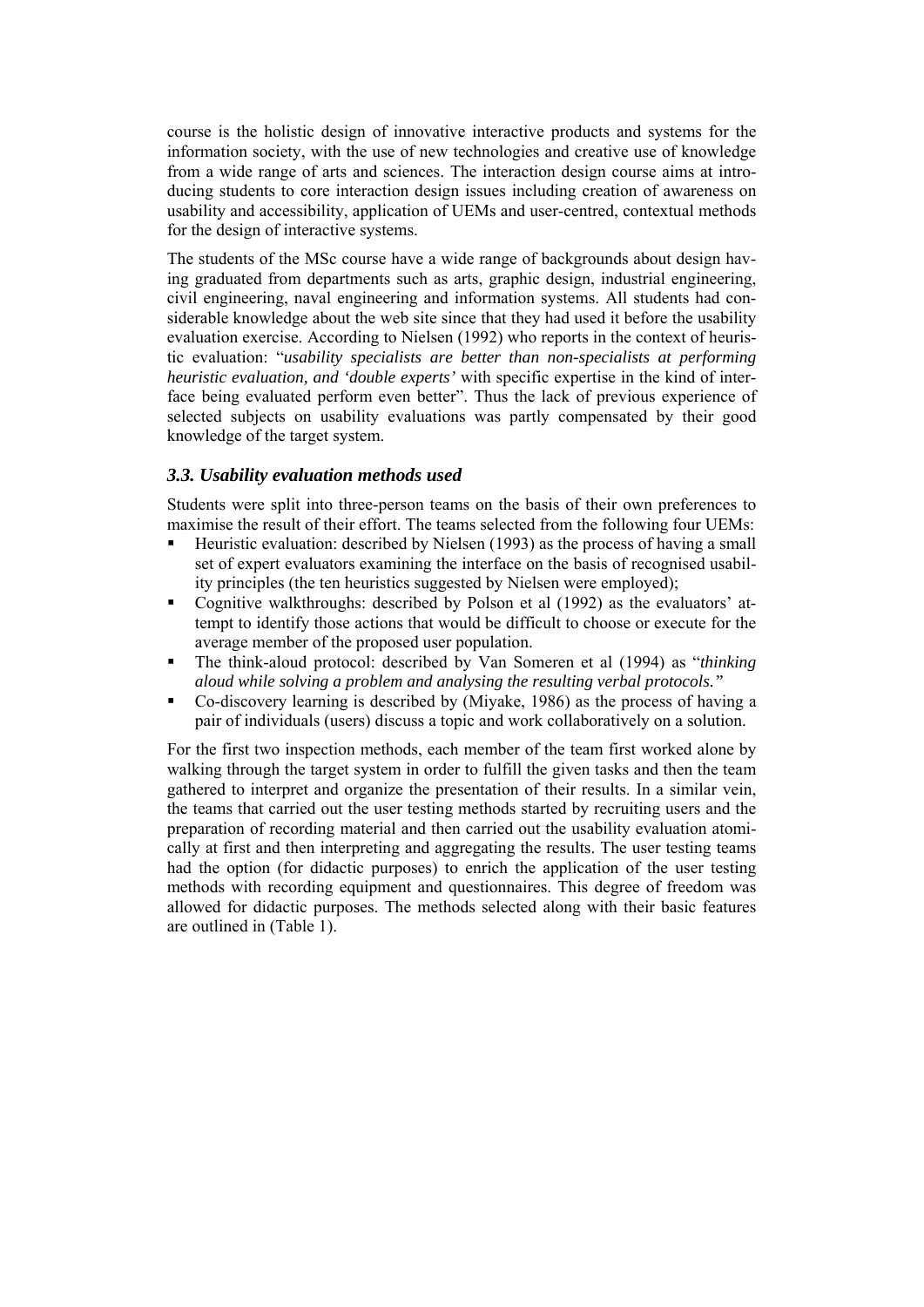| Teams / methods | <sup>T1</sup> | T2 | T <sub>3</sub> | T <sub>4</sub> | T <sub>5</sub> | T <sub>6</sub> | T <sub>7</sub> | T <sub>8</sub> | <b>TG</b> |
|-----------------|---------------|----|----------------|----------------|----------------|----------------|----------------|----------------|-----------|
| <b>HE</b>       |               |    |                |                |                |                |                |                |           |
| СW              |               |    |                |                |                |                |                |                |           |
| T-AP            |               |    |                |                |                |                |                |                |           |
| $C-DL$          |               |    |                |                |                |                |                |                |           |
| Evaluators      |               |    |                |                |                |                |                |                |           |
| Users           |               |    |                |                |                |                |                |                |           |

*Table 1: Methods selected by evaluation teams* 

The evaluation teams had to test the system by following two user tasks that required substantial navigation within the web site:

- For a student, to locate information about a specific course, such as course description, instructor, online notes, etc.
- For a visitor of the department, to locate necessary information about visiting the department at Hermoupolis, Syros, Greece.

The evaluation teams were provided with an analytic template for documenting the results, which included table of contents for the usability report and a categorisation of types of usability problems. The evaluation teams were given this assignment after the first six lectures on interaction design. They had a two-month period to organise, conduct and document the usability evaluation. Their main deliverables were the usability report and their presentation of their results in an open discussion session. Weekly meetings were arranged with the supervisor of the work to ensure progress, to answer queries and to ensure that UEMs were applied as described by their authors.

#### *3.4. Processing of results*

The processing of usability evaluation results refers to making decisions about the realness of results and about interpreting multiple or similar results into single statements of usability problems. When these decisions are made by experts, it is generally advisable that more than one expert performs this task. However the tasks of reviewing and interpreting the data from single usability reports to a single one are tedious for more than one expert. The amount of time required to go through evaluation reports, to process the large pool of data in terms of relevance and similarity and to resolve ambiguities requires many hours of synchronous work. Also, the study of Molich et al (2004) has also used a single expert to go through the data.

In this study, the first author went through the results of the usability evaluation reports. The total number of usability findings (200) by all nine usability evaluations had to be compared with one another in order to decide about their relevance (i.e. whether they were problems) and similarity (i.e. whether they were reporting on the same problem). The relevance of usability findings was determined in terms of a three-scale severity scheme: 0 – not a problem; 1: minor problem; 2: serious problem.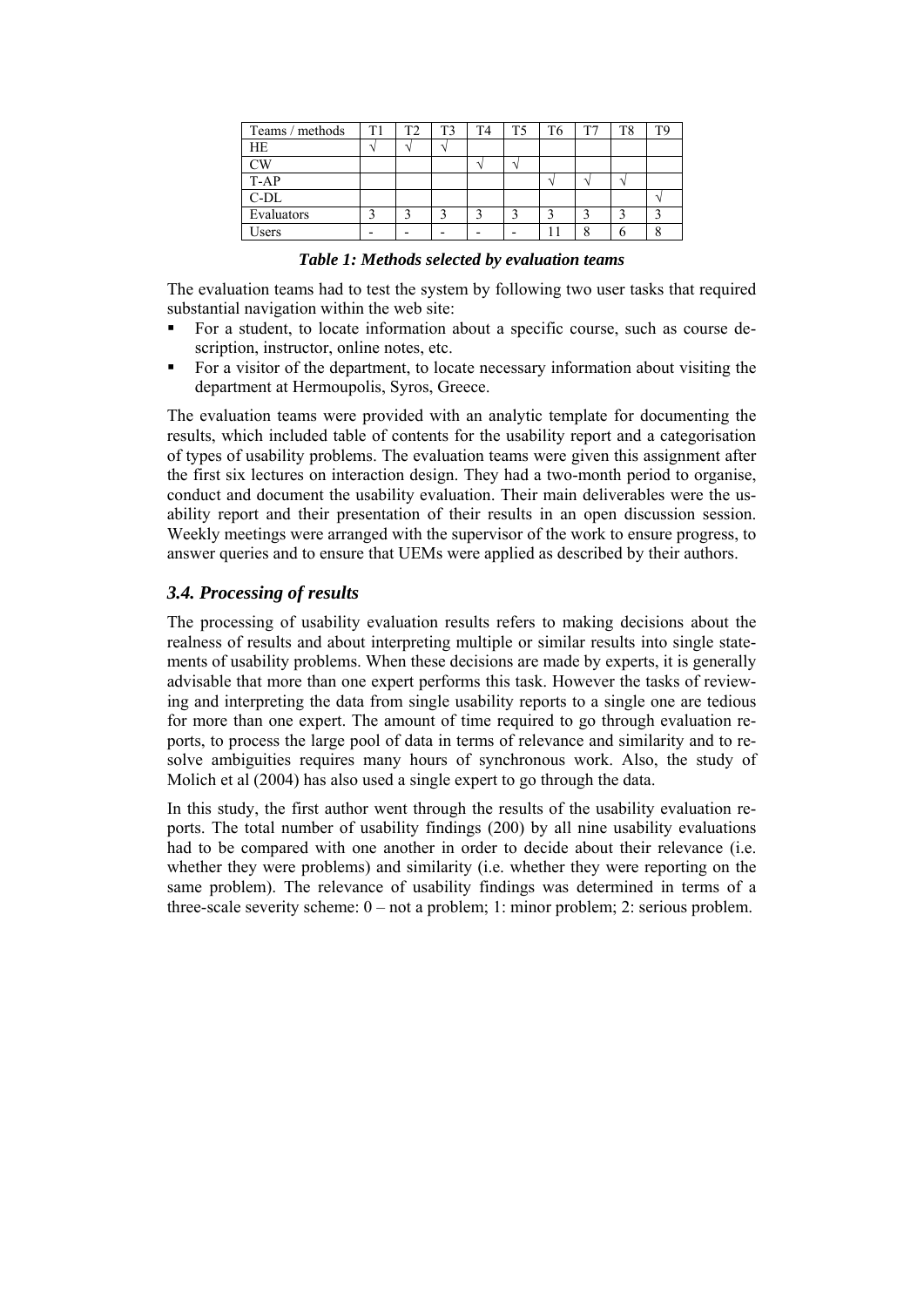# *4. Results*

### *4.1. Validity*

The validity of usability evaluation results (Table 2) is considerably high in most teams (six from nine, namely: HE1: 94%; HE3: 100%; CW1: 85.7%; T-AP1: 90.5%; T-AP2: 94.4%; T-AP3: 82.4%). This reveals that the large majority of usability evaluation results were valid and useful and that there were not significant false alarms within the reports. This finding is encouraging for the novice evaluators in that it showed that most novice evaluators do not make too many mistakes when they have to decide about whether a finding at the user interface is a usability problem.

However, three teams were identified with a rather large number of false (not real) usability findings: HE2: 28.6%; CW2: 25%; and C-DL: 25.6%. The large majority of falsely identified usability findings were rephrased or re-emphasised instances of a unique usability problem that appeared in more than one part of the web site, which is an issue of evaluator experience.

| Teams <sup>3</sup> | Total<br>findings | $0:$ not a<br>problem |         | 1: minor<br>problem |       | $2:$ major<br>problem |       | Validity $(1+2)$ |        |
|--------------------|-------------------|-----------------------|---------|---------------------|-------|-----------------------|-------|------------------|--------|
| HE1                | 18                | 1                     | $5.6\%$ | 6                   | 33.3% | 11                    | 61.1% | 17               | 94.4%  |
| HE <sub>2</sub>    | 28                | 8                     | 28.6%   | 8                   | 28.6% | 9                     | 32.1% | 17               | 60.7%  |
| HE3                | 14                | $\mathbf{0}$          | $0.0\%$ | $\overline{4}$      | 28.6% | 10                    | 71.4% | 14               | 100.0% |
| CW1                | 21                | 3                     | 14.3%   | $\overline{4}$      | 19.0% | 14                    | 66.7% | 18               | 85.7%  |
| CW2                | 24                | 6                     | 25.0%   | 4                   | 16.7% | 13                    | 54.2% | 17               | 70.8%  |
| $T-AP1$            | 21                | 1                     | 4.8%    | 6                   | 28.6% | 13                    | 61.9% | 19               | 90.5%  |
| $T-AP2$            | 18                | 1                     | $5.6\%$ | 3                   | 16.7% | 14                    | 77.8% | 17               | 94.4%  |
| $T-AP3$            | 17                | 3                     | 17.6%   | 4                   | 23.5% | 10                    | 58.8% | 14               | 82.4%  |
| $C-D1$             | 39                | 10                    | 25.6%   | 14                  | 35.9% | 15                    | 38.5% | 29               | 74.4%  |
|                    | 200               |                       |         |                     |       |                       |       | 162              |        |

*Table 2: Validity of usability findings (and severity ratings)* 

# *4.2. Thoroughness*

1

The thoroughness of usability evaluation results is specified by the total number of real usability problems identified by each team divided by the total number of real problems that exist in the system (Table 3), which is the sum of unique real problems identified by all methods.

<sup>&</sup>lt;sup>3</sup> HE - Heuristic evaluation; CW: Cognitive Walkthrough; T-AP: Think-Aloud Protocol; C-D: Co-Discovery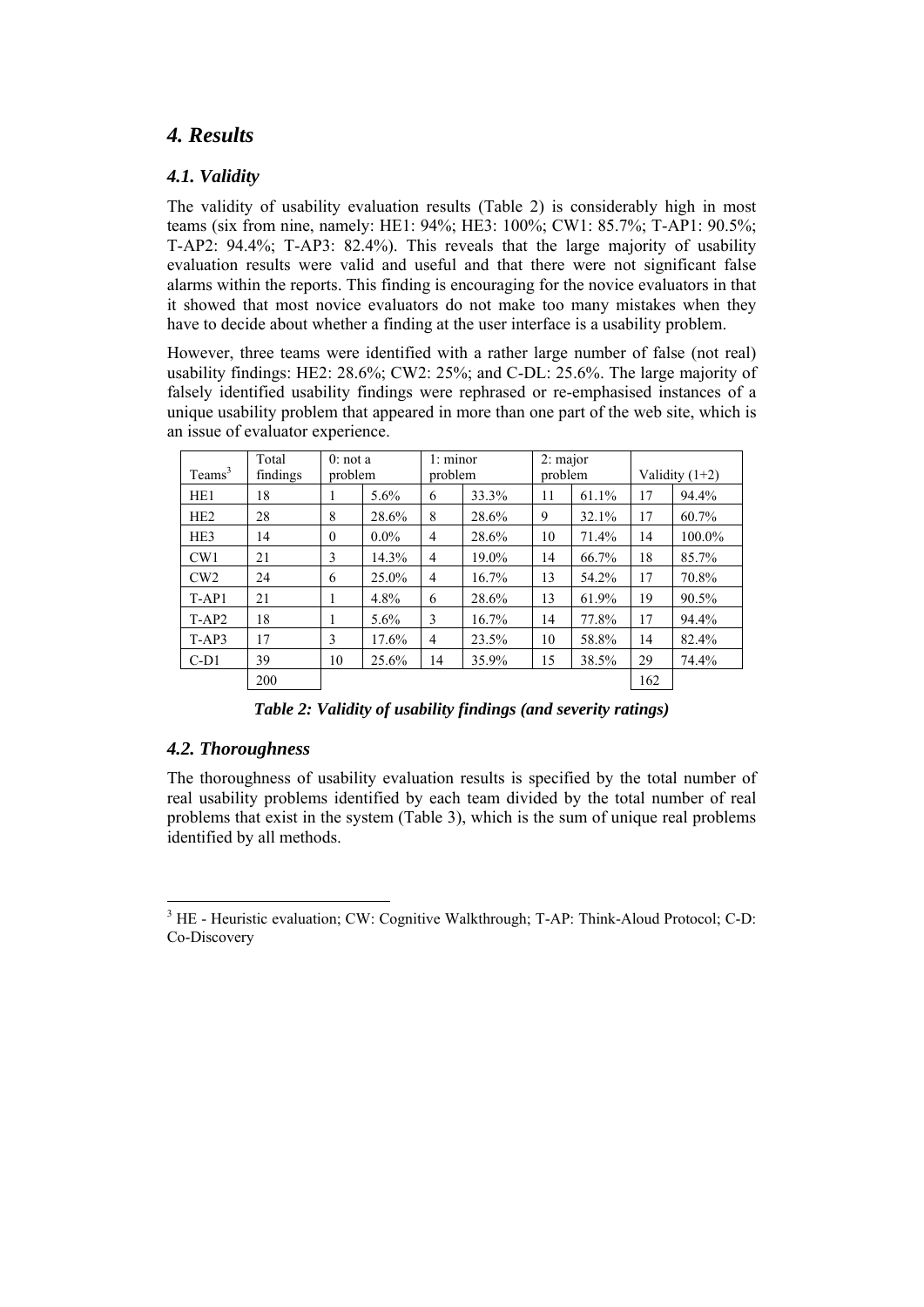The eight out of nine teams demonstrated quite similar performance regarding the thoroughness criterion: they identified about 1/4 to 1/5 of the total number of the usability problems found throughout the system. Thus, it seems that novice evaluators can identify a consistent 20%-25% of the usability problems that exist in a target system.

|                 | Real usability | Usability problems       |                      |
|-----------------|----------------|--------------------------|----------------------|
| Teams           | problems       | that exist in the system | Thoroughness $(\% )$ |
| HE <sub>1</sub> | 17             |                          | 24,3%                |
| HE <sub>2</sub> | 17             |                          | 24,3%                |
| HE3             | 14             |                          | 20,0%                |
| CW1             | 18             |                          | 25,7%                |
| CW2             | 17             | 70                       | 24,3%                |
| $T-AP1$         | 19             |                          | 27,1%                |
| $T-AP2$         | 17             |                          | 24,3%                |
| $T-AP3$         | 14             |                          | 20,0%                |
| $C-D1$          | 29             |                          | 41,4%                |

*Table 3: Thoroughness of Usability Evaluation Methods* 

At a first sight this might seem a rather poor result. Certainly, a single usability evaluation, when conducted by novice evaluators is simply not enough to identify the amount of usability problems that exist in a system. However, when professional evaluators are employed the situation does not dramatically improve. Öörni, (2003) reports on six usability evaluations that were performed by professional teams and significantly the thoroughness range from 6% up to 70%. Experienced designers do not usually follow strictly a single UEM but prefer to rely on their experience by setting up their plans for usability evaluation that combine aspects of known UEMs and depend on the domain and the particular conditions of evaluation.

The last team (co-discovery learning) achieved an impressive (in comparison to the other applications of UEMs) 41.4% of usability problems identified. It also needs to be noted that the background of the designers that used this method was probably the weakest overall regarding their relationship to usability evaluation. Thus, this method seems to significantly help inexperienced teams to perform better than the other three methods. On the other hand, the fact that only one team selected this method constrains that conclusion, which can also be further pursued in other comparative usability evaluations.

### *4.3. Consistency*

The consistency of evaluation results is considered as the extent to which the multiple usability evaluations produce similar results (Table 4). The consistency of UEMs was not satisfactory. About the half of usability problems found (50.7%) were uniquely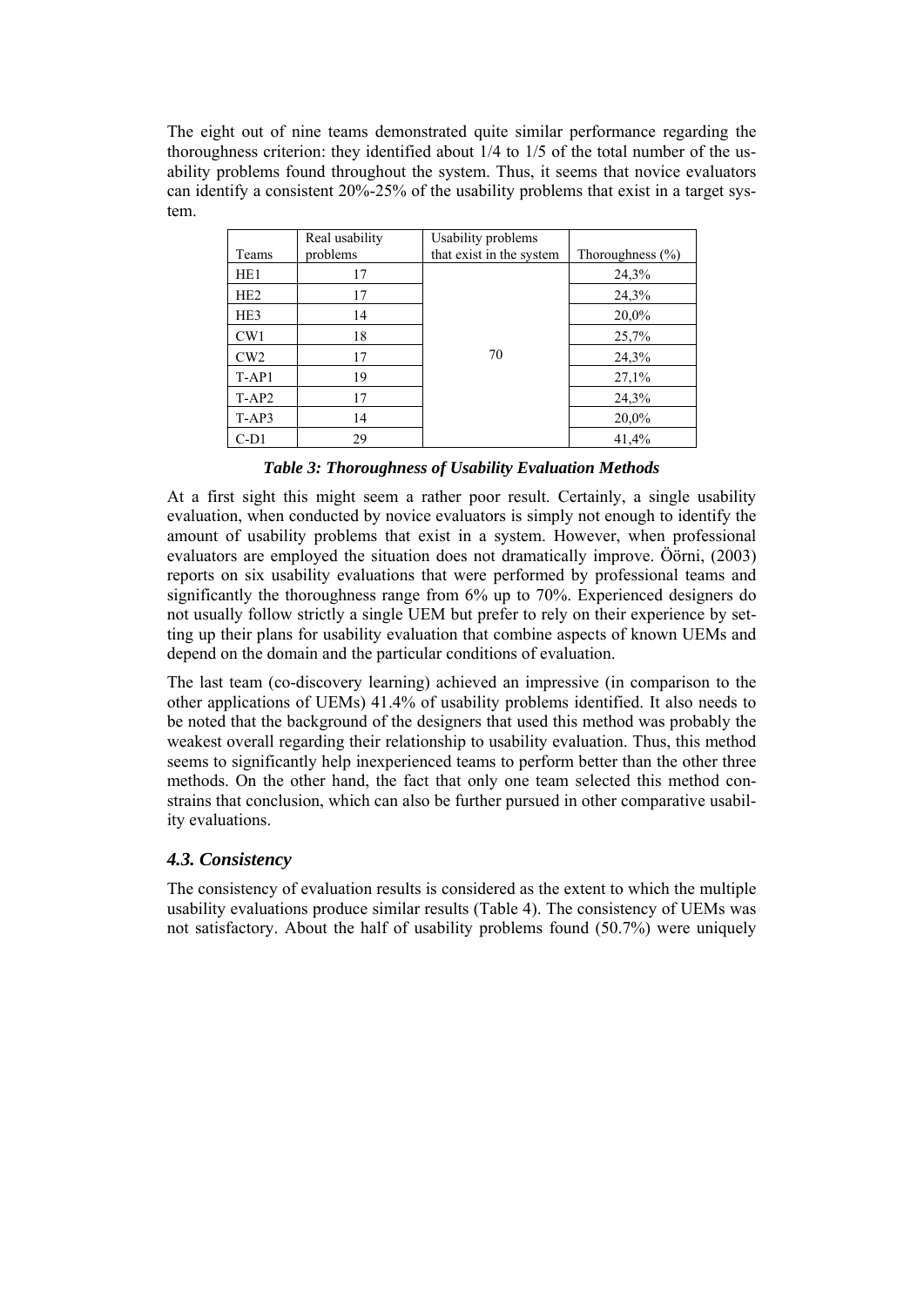reported by the application of just one UEM. Furthermore, only 2 of a total of 9 teams found a consistent set of about 1/4-1/5 of the total number of usability problems (22.9%). On the contrary there was not a single usability problem that was identified by all UEMs.

| Total number of usabil-<br>ity problems | 70 | $\frac{0}{0}$ |
|-----------------------------------------|----|---------------|
| found by 9 teams                        | 0  | 0,0%          |
| found by 8 teams                        | 1  | 1,4%          |
| found by 7 teams                        | 3  | 4,3%          |
| found by 6 teams                        | 5  | 7,1%          |
| found by 5 teams                        | 0  | 0,0%          |
| found by 4 teams                        | 5  | 7,1%          |
| found by 3 teams                        | 5  | 7,1%          |
| found by 2 teams                        | 16 | 22,9%         |
| found by 1 team                         | 35 | 50,0%         |

*Table 4: Consistency across usability evaluation teams* 

The comparative usability evaluation of the same object from professional teams should normally produce highly compatible results (this is implied in many usability studies such as those of Lewis (1994) and Nielsen (2000)). However this assumption has been challenged by results from more recent studies such as those of Hertzum and Jacobsen (2001) and Molich et al (2004). The evaluator effect in usability evaluations is described by Hertzum and Jacobsen (2001) as the fact that multiple evaluators evaluating the same interface with the same user evaluation method detect different sets of problems. Furthermore, Molich et al (2004) report on the results of a comparative evaluation of a single web site by nine professional usability evaluation teams: 75% (232 of 310) of usability problems identified were unique for each team that participated in the experiment, while only 2 problems were reported from six or more teams!

Hertzum and Jacobsen (2001) propose three guidelines aimed at minimising the evaluator effect:

- Be explicit on goal analysis and task selection.
- If it is important to the success of the evaluation to find most of the problems in a system, then it is strongly recommended that more than one evaluator is used.
- Reflect on evaluation procedures and problem criteria for each case.

These guidelines were applied to the greatest extent possible given the educational setting to which this study was conducted. Thus the first guideline was intentionally not strictly followed to allow for didactic trade-offs, i.e. a significant aspect of the educational process was to let students formulate some of the goals and tasks of the evaluation to gain experience; designed otherwise, the comparative study would have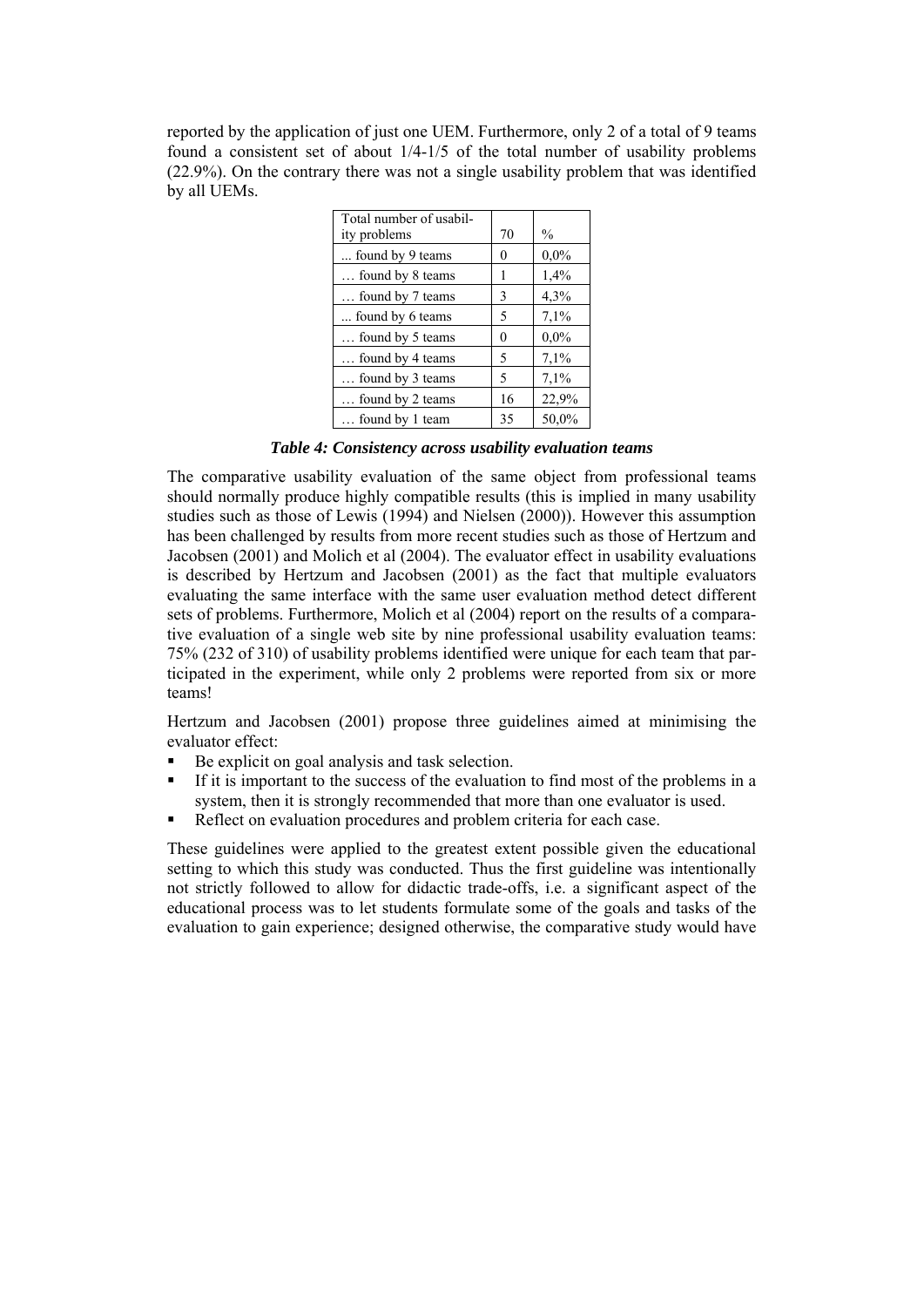probably provided more consistent and thorough results, but it would have resulted into a mechanistic process of checking a quite similar set of web pages for usability. However, the second and third guidelines were followed: each usability evaluation was a three-person team project with aggregated results; while the reflection on the evaluation procedures and problem criteria happened throughout the project continuously and at the end via interactive presentations and discussion.

### *5. Summary and conclusions*

Although many usability evaluations are conducted with the participation of novice evaluators, knowledge about the effectiveness of the results of these studies is not readily available. The paper presented a comparative study of nine usability evaluations of the same evaluation target that were conducted by corresponding three-person teams of novice evaluators. The results show that novice evaluators can perform considerably valid and thorough usability evaluations, with some caveats.

The results of this comparative evaluation indicate a number of recommendations for usability evaluation, when novice evaluators are employed. First, it seems that there is no way to be sure that all usability problems can be identified by the use of a single group or method, with the consequence that there is a strong need to emphasise quality and clarity in usability evaluation along with completeness. This result has been also identified for the case of parallel usability evaluations that employed expert evaluators (Molich et al, 2004). Furthermore, when novice evaluators have to be employed for usability evaluations and it is important to find most usability problems then it seems that only multiple parallel usability evaluations can provide overall valid and thorough results. However, in order to review and interpret these results, the automated support of usability professionals could be of great help - this is an ongoing task for the authors. The interpretation and consolidation of the results of multiple usability evaluations is a tedious, time consuming task and its effectiveness can be considerably enhanced with (automatic) tools that can assist the participation of more than one expert.

The educational setting in which the comparative study was carried out imposed restrictions regarding the selection of evaluators (i.e. supervised teams of novice evaluators), the assignment of UEMs (i.e. only one team felt confident to carry out the usability evaluation following co-discovery learning) and the processing of results (i.e. a single expert-made final decisions about relevance and similarity of findings). On the other hand, the educational setting was convenient for reasons such as: UEMs were applied according to a common set of lecture notes; evaluators followed a common reporting format; and they followed the same tasks to evaluate the system. These conditions are hard to achieve in an industrial setting, e.g. Molich et al (2004) perform a comparative usability evaluation where the evaluator teams use different UEMs and different templates for reporting.